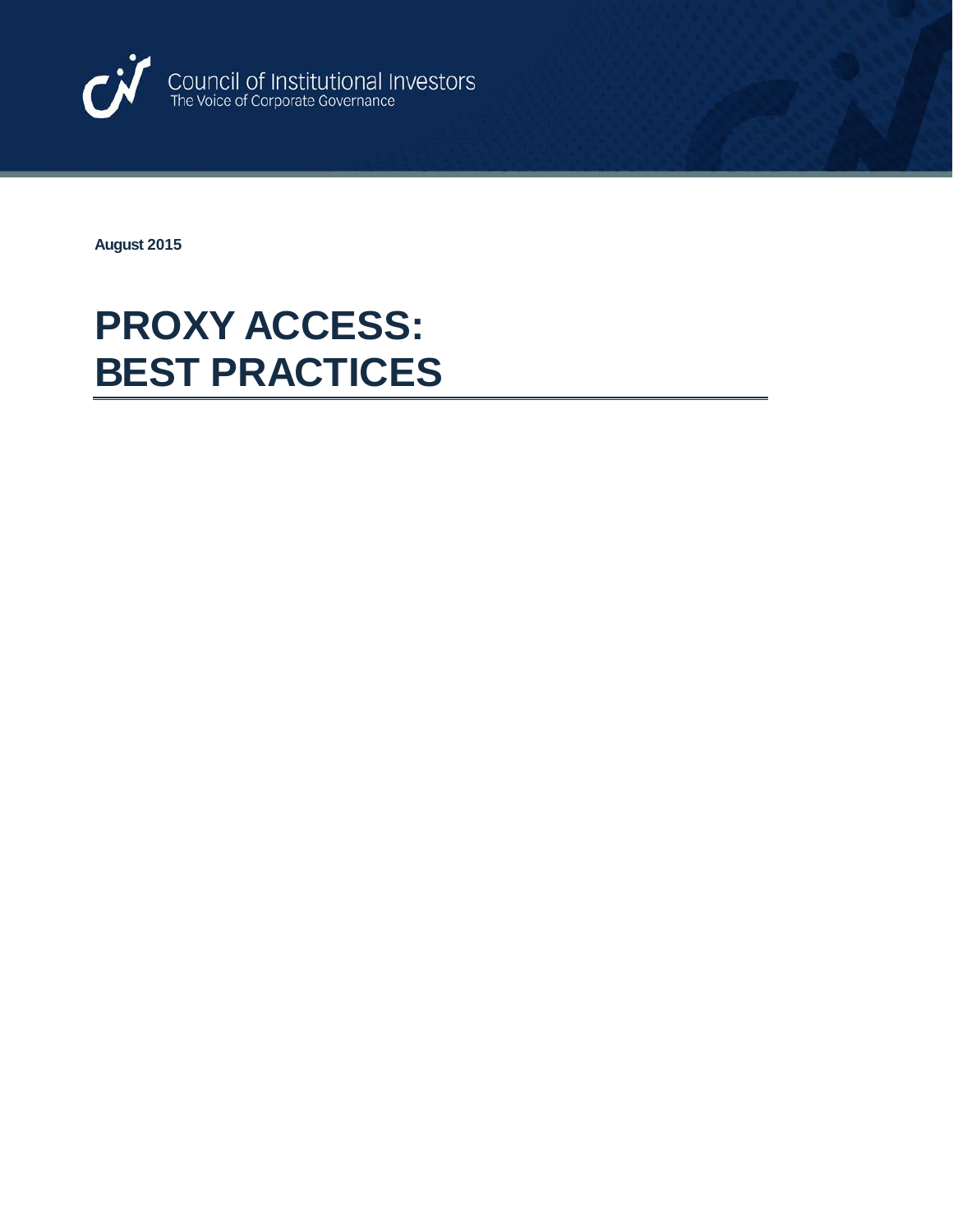The Council of Institutional Investors (CII) believes that proxy access is a fundamental right of longterm shareowners. Proxy access—a mechanism that enables shareowners to place their nominees for director on a company's proxy card—gives shareowners a meaningful voice in board elections.

CII's members-approved policy on proxy access states, in part:

*Companies should provide access to management proxy materials for a long-term investor or group of long-term investors owning in aggregate at least three percent of a company's voting stock, to nominate less than a majority of the directors. Eligible investors must have owned the stock for at least two years.*

CII also generally supported a similar approach to proxy access that the Securities and Exchange Commission (SEC) adopted in 2010 but later vacated after a court challenge.

Given the many shareowner proposals seeking proxy access that received majority support during the 2015 proxy season, dozens of U.S. public companies have implemented access bylaw or charter amendments. More are considering adopting access mechanisms.

But some of those companies have included, or are considering including, in proxy access mechanisms provisions that could significantly impair shareowners' ability to use proxy access, or even render access unworkable.

The chart on the following pages highlights the most troublesome provisions that are of concern to CII and many of our members, and CII's position on them based on existing CII policies and related public statements.

CII urges companies that decide to adopt access mechanisms to talk to their shareowners about the approach they prefer and to avoid requirements that make access difficult to use or toothless.

## **Acknowledgements:**

*CII thanks the Office of New York City Comptroller Scott Stringer and Keir Gumbs of Covington & Burling LLP for their assistance with this report.*

*© 2015 Council of Institutional Investors.*

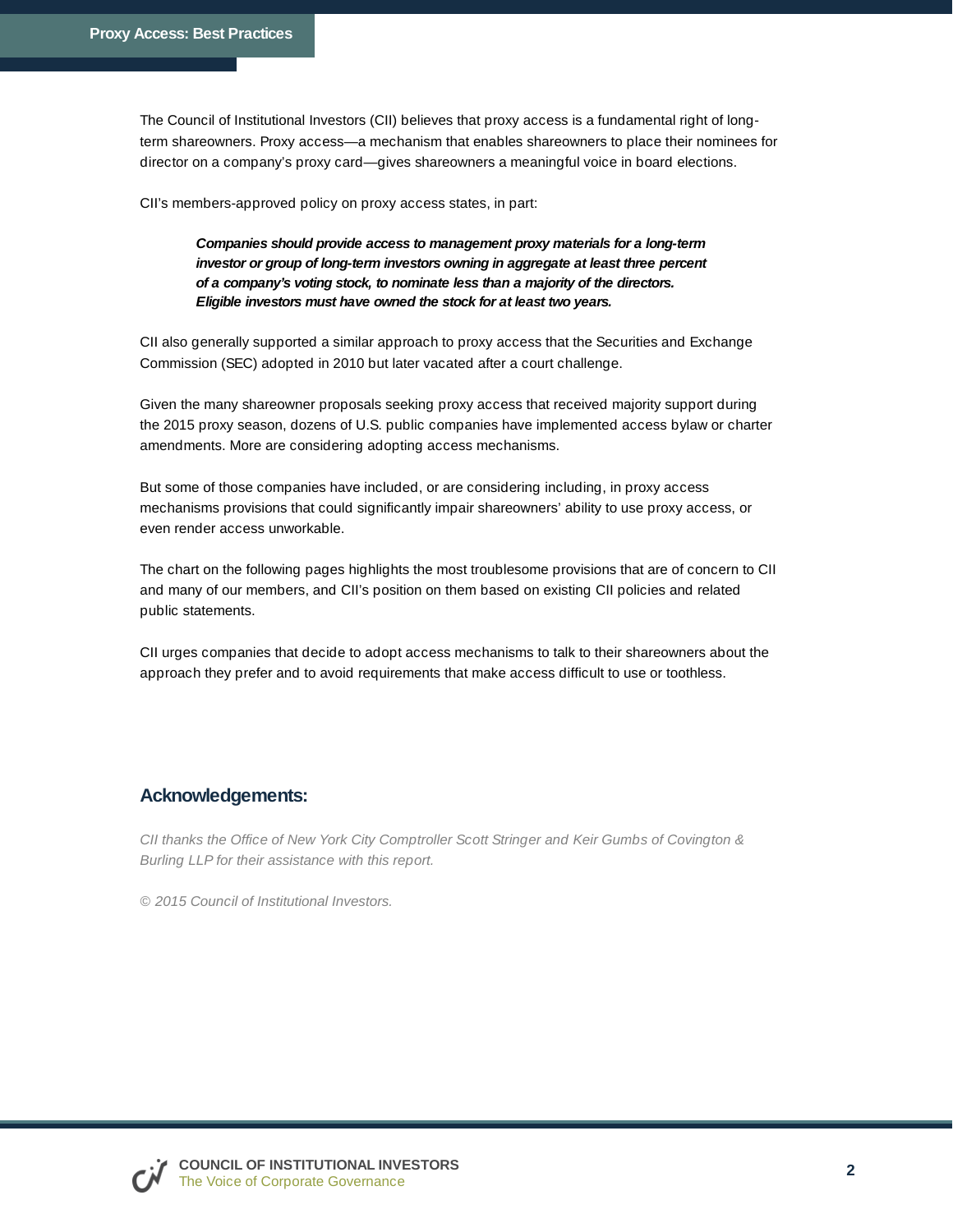| <b>Proxy Access</b>                                                                                    |                                                                                                                                                                                   |                                                                                                                                                                                                                                                                                                                                                                                                               |
|--------------------------------------------------------------------------------------------------------|-----------------------------------------------------------------------------------------------------------------------------------------------------------------------------------|---------------------------------------------------------------------------------------------------------------------------------------------------------------------------------------------------------------------------------------------------------------------------------------------------------------------------------------------------------------------------------------------------------------|
| <b>Bylaw Provision</b>                                                                                 | <b>CII Public Position</b>                                                                                                                                                        | <b>Explanation/Basis</b>                                                                                                                                                                                                                                                                                                                                                                                      |
| Ownership threshold of 5%                                                                              | CII policies support a 3% ownership<br>threshold and we have publicly opposed<br>a 5% or higher ownership threshold.                                                              | CII research from 2009 indicated that even if the 10 largest public pension funds were to<br>aggregate their holdings of a single public company's securities, those funds combined<br>would not be able to clear the 5% hurdle. Our review of current research found the same<br>conclusion.                                                                                                                 |
|                                                                                                        |                                                                                                                                                                                   | CII's position is generally consistent with view of SEC, which in 2010 concluded that proxy<br>access may not be consistently and realistically viable, even by a group of shareowners, if<br>a uniform ownership threshold were set at 5% or higher.                                                                                                                                                         |
| Percent or number of board members<br>that may be elected could result in<br>fewer than two candidates | CII has publicly opposed limitations on<br>the percent or number of shareowner<br>director nominees that would prevent<br>shareowners from nominating at least<br>two candidates. | CII believes that it is important that shareowner nominees have meaningful representation<br>on the board and that one director is insufficient to achieve that goal. Having at least two<br>nominees helps ensure that the nominees, if elected, can serve on multiple committees<br>and have greater opportunities to bring an independent perspective into board decisions.                                |
| specified number (up to 20 is currently<br>most common, but some bylaws                                | Aggregation of shareowners limited to a CII policies and related public positions<br>do not endorse limits or caps on the<br>number of shareowners in the                         | CII believes that shareowners should be allowed to aggregate their holdings in order to<br>meet the ownership eligibility requirement to nominate directors.                                                                                                                                                                                                                                                  |
| impose a cap of 10 or fewer)                                                                           | nominating group.                                                                                                                                                                 | The ability to aggregate holdings is crucial to the effectiveness of proxy access—without it,<br>a proxy access provision would not be viable.                                                                                                                                                                                                                                                                |
|                                                                                                        |                                                                                                                                                                                   | We note that without the ability to aggregate holdings even CII's largest members would<br>be unlikely to meet a 3% ownership requirement to nominate directors. Our review of<br>current research found that even if the 20 largest public pension funds were able to<br>aggregate their shares they would not meet the 3% criteria at most of the companies<br>examined.                                    |
|                                                                                                        |                                                                                                                                                                                   | CII's position is generally consistent with the view of the SEC. In 2010, the SEC<br>considered, but rejected imposing a cap on the permitted number of members in a<br>nominating group. The SEC found that individual shareowners at most companies would<br>not be able to meet the minimum threshold of 3% ownership for proxy access unless they<br>could aggregate their shares with other shareowners. |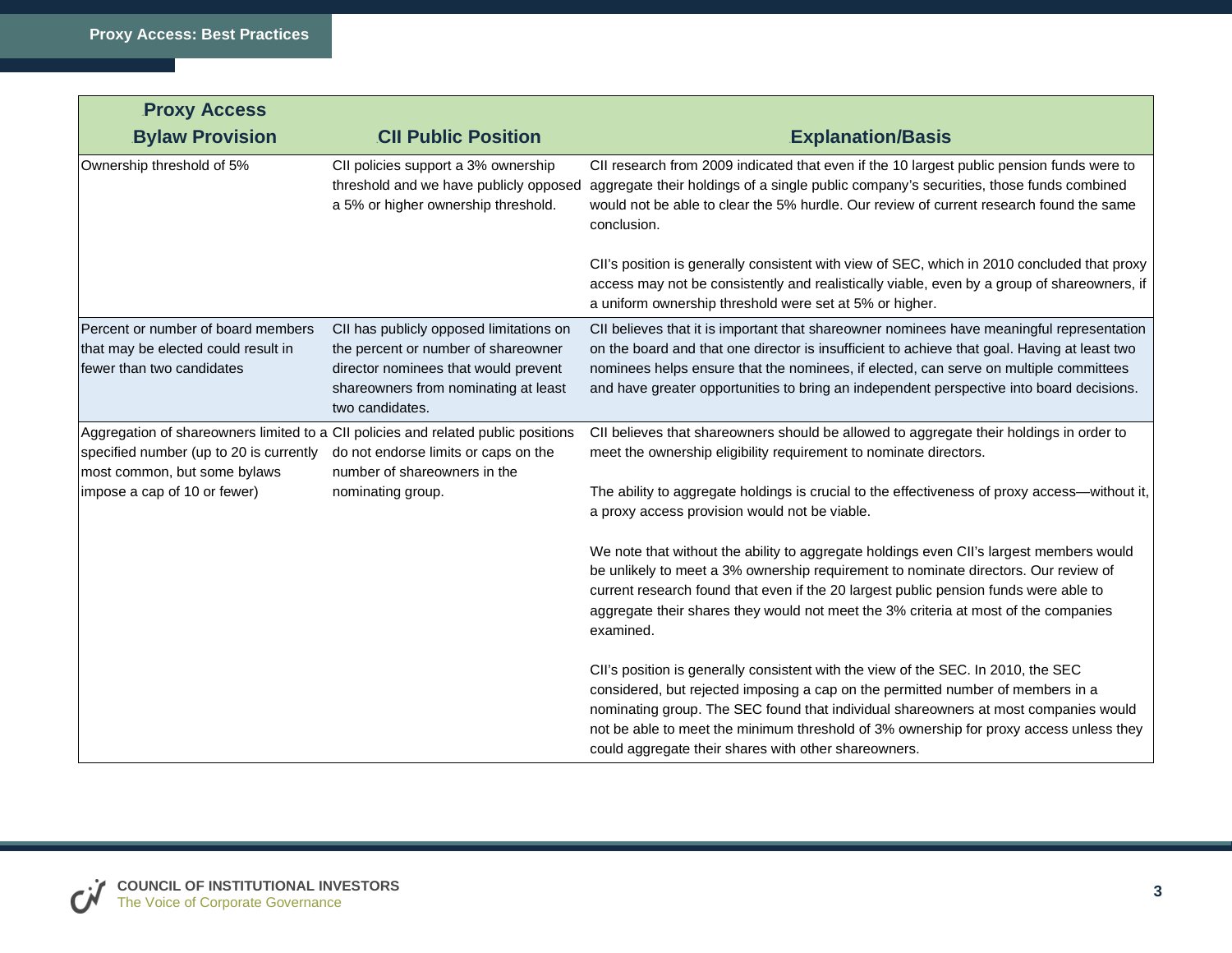| <b>Proxy Access</b>                                                                                               |                                                                                                                            |                                                                                                                                                                                                                                                                                                                                                                                                                                                                                                     |
|-------------------------------------------------------------------------------------------------------------------|----------------------------------------------------------------------------------------------------------------------------|-----------------------------------------------------------------------------------------------------------------------------------------------------------------------------------------------------------------------------------------------------------------------------------------------------------------------------------------------------------------------------------------------------------------------------------------------------------------------------------------------------|
| <b>Bylaw Provision</b>                                                                                            | <b>CII Public Position</b>                                                                                                 | <b>Explanation/Basis</b>                                                                                                                                                                                                                                                                                                                                                                                                                                                                            |
| Lack of clarity on whether loaned<br>securities count toward the ownership<br>threshold during the holding period | CII has publicly stated that loaned<br>ownership threshold if certain conditions those securities.<br>are met.             | CII believes that there are reasons why, consistent with its fiduciary obligations, a<br>securities should be counted toward the shareowner may lend securities to third parties, while retaining the right to recall and vote                                                                                                                                                                                                                                                                      |
|                                                                                                                   |                                                                                                                            | We believe that loaned securities should be counted as belonging to a nominating<br>shareowner if certain conditions are met.                                                                                                                                                                                                                                                                                                                                                                       |
|                                                                                                                   |                                                                                                                            | More specifically, CII has supported a requirement that nominating shareowners or each<br>member of nominating group may include securities that have been loaned to a third party,<br>provided that the participant represents that it has the legal right to recall those securities<br>for voting purposes and will vote the securities at the shareowner meeting, accompanied<br>by a representation that the participant will hold those securities through the date of the<br>annual meeting. |
|                                                                                                                   |                                                                                                                            | The SEC found that share lending is a common practice, and that loaning securities to a<br>third party is not inconsistent with a long-term investment in a company.                                                                                                                                                                                                                                                                                                                                |
| Must continue to hold required<br>percentage of shares after annual<br>meeting                                    | CII has publicly opposed a requirement<br>that a nominator provide a statement of<br>percentage of shares after the annual | CII believes that as a practical matter, nominating shareowners may not know their intent<br>to hold, sell or buy shares until after the election. We believe that depending on the<br>its intent to continue to hold the required outcome of a particular election, the nominator may purchase more stock or sell stock.                                                                                                                                                                           |
|                                                                                                                   | meeting.                                                                                                                   | CII has publicly stated that a pre-filing holding period, coupled with a requirement to hold<br>shares until the date of the meeting, should suffice to achieve the goal of limiting proxy<br>access to longer-term shareowners.                                                                                                                                                                                                                                                                    |
|                                                                                                                   |                                                                                                                            | CII's position is generally consistent with the view of the SEC, which in 2010 decided not<br>to require nominating shareowners to hold the required percentage of shares after the<br>annual meeting. The SEC did require a statement with regard to a nominating<br>shareowner's, or group member's, intended ownership of the securities after the election<br>of directors (which could be contingent on the results of the election of directors).                                             |